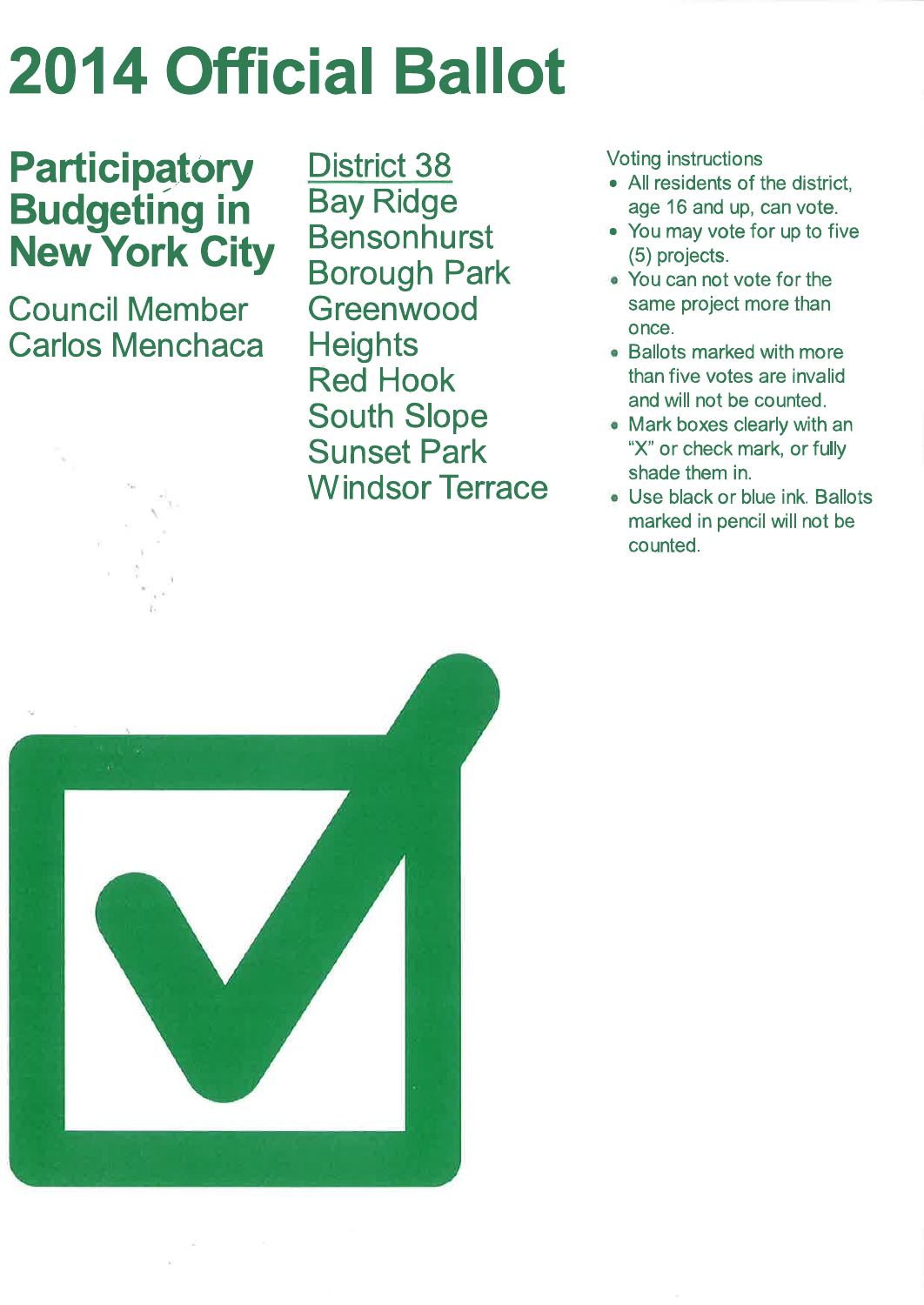#### **Community and Housing**



#### $\Box$  1. A Community Room at **Sunset Park Library** D38-01-SPLCOM

#### \$60,000

There is a need for a room where the community can hold meetings. Space would be open to the public to reserve for events. Sunset Park Library, 5108 4th Ave

#### $\Box$  2. Charging Tables for **Laptop Users at Sunset Park Library** <u> HETHER I NIJERI (HETHER I BINIT (HETHER I BINIT I BINIT I BIN</u>

#### \$120,000

More people are dependent on using personal laptops and other electronic devices to get work done in the library. These tables will increase capacity. Sunset Park Library, 5108 4th Ave

#### $\Box$  3. Red Hook Library **Community Garden** <u> 11 AN AN D'AON AN D'AON AN D'AON AN D'AON AN D'AON AN D'AON AN D'AON AN D'AON AN D'AON AN D'AON AN D'AON AM AN </u> D38-03-RHI GAR

#### \$85,000

The new garden will be located at 7 Wolcott Street and will enrich the community with culture and provide space for the community. Red Hook Library, 7 Wolcott Street

#### $\Box$  4. Upgrade of Basketball **Court in Red Hook** <u>O BODI I I II DI DA BATAN DA BATAN DI BATAN I DI BAB</u> D38-04-RHBBCT

#### \$300,000

The basketball courts in Red Hook are crucial to the community. This upgrade will keep children busy and driven with exercise. Basketball Court at 70/80 Bush Street



 $\Box$  5. Access to the Future: **Technology for Local Schools** <u> A BELIEV LA BILITARE DE LA LIBERATURE DE LA LIBERATURE DE L</u>

#### \$675.000

Improving access to technology for four neighborhood schools that serve diverse communities: PS 15, PS 24, PS 503, and MS 821. PS 15 (71 Sullivan Street), PS 24 (427 38th Street)<br>PS 15 (71 Sullivan Street), PS 24 (427 38th Street)<br>PS 503 (330 59th Street), and MS 821 (4004 4th Avenue)

### $\Box$  6. Air Conditioning Wiring for PS 10 and PS 15

#### \$400.000

Cooling systems for two neighborhood schools. Improving conditions in hottest classrooms (PS 10) and use of auditorium (PS  $15$ ).

PS 10 (511 7th Avenue) and PS 15 (71 Sullivan Street)

#### 7. A Place to Dance: Dance **Studio for MS 88** <u> 11 MARTIN 11 MARTIN 11 MARTIN 11 MARTIN 11 MARTIN 11 MARTIN 11 MARTIN 11 MARTIN 11 MARTIN 11 MARTIN 11 MARTIN</u>

#### \$150,000

Construction of a dance studio in one of the larger classrooms. Includes hardwood dance floors. mirrors and ballet bars. MS 88 (544 7th Avenue)

#### $\Box$  8. Greening our Playground: **PS 1 Playground Upgrade** <u> 11 AN 11 AN 11 AN 11 AN 11 AN 11 AN 11 AN 11 AN 11 AN 11 AN 11 AN 11 AN 11 AN 11 AN 11 AN 11 AN 11 AN 11 AN 11 AN 11 AN 11 AN 11 AN 11 AN 11 AN 11 AN 11 AN 11 AN 11 AN 11 AN 11 AN 11 AN 11 AN 11 AN 11 AN 11 AN 11 AN 11 A</u>

#### \$650,000

Includes new play structures, benches, mosaic artwork along wall and creation of rain garden to collect rainwater from playground. PS 1 (309 47th Street)

#### $\Box$  9. New Greenhouse for PS  $24$

### 

#### \$500,000

The greenhouse would enable year long access for children to experience how to grow and care for plants at PS 24. PS 24 (427 38th Street)

 $\Box$  10. New Greenhouse for PS 503

# 

#### \$500,000

The greenhouse would enable year long access for children to experience how to grow and care for plants at PS 503. PS 503 (330 59th Street)

 $\Box$  11. Playground Upgrade for **PS 24** 

# 

#### \$400,000

Students need a space during recess hours. The playground floor needs to be repaired and play structure upgraded. PS 24 (427 38th Street)

4 12. Upgrade for Hundred **Year Old Bathrooms at PS** 172

#### <u> 11 Anii 11 Anii 11 Anii 12 Anii 13 Anii 14 Anii 15 Anii 16 Anii 17 Anii 1</u> D38-12-BATHRM

\$250.000

PS 172 just celebrated their 100th birthday. This upgrade will include new stalls and fixtures for bathrooms throughout the school. PS 172 (825 4th Avenue)



#### **Education**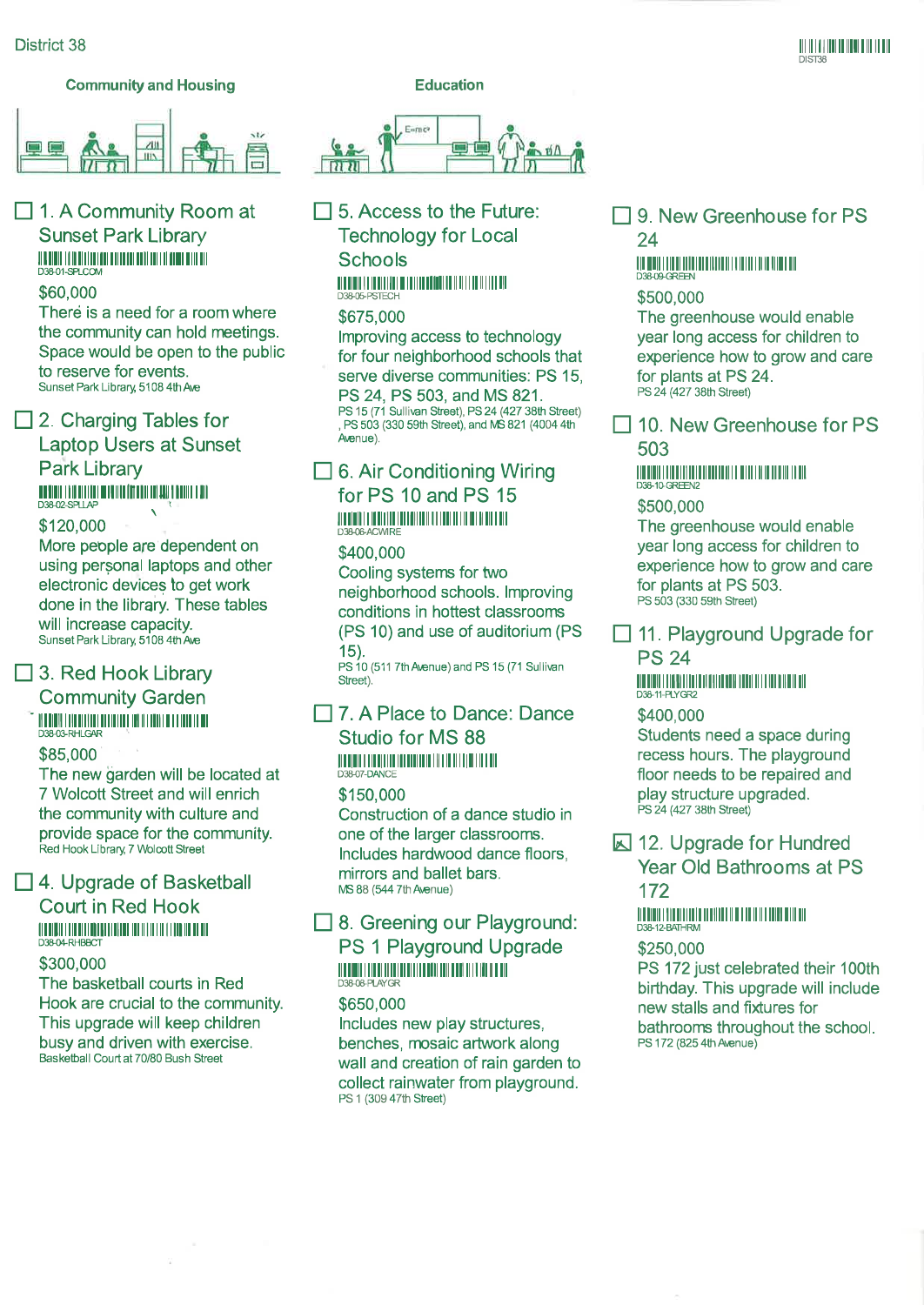#### 2014 Official Ballot



#### □ 13. Bioswales- Stormwater **Greenstreet for Red Hook WE ARRIVE FOR A FINDING OF A CONTRACT OF A REPORT OF A REPORT OF A REPORT OF A REPORT OF A REPORT OF A REPORT OF A REPORT OF A REPORT OF A REPORT OF A REPORT OF A REPORT OF A REPORT OF A REPORT OF A REPORT OF A REPORT OF** D38-13-RHGNST

#### \$900,000

Greenstreet model for under the BQE would include canopy trees, flowering plants, perennials, and shrubs to collect storm water. Mill Street under the BQE- Brooklyn-Queens Expressway

#### $\Box$  14. Bioswales-Stormwater **Greenstreet for Sunset Park**

#### \$900,000

**Greenstreet model for Sunset** Park would include canopy trees, flowering plants, perennials, and shrubs to collect storm water. 39th Street between 2nd Avenue and 3rd Avenue on the North Side of 39th Street

#### $\Box$  15. New Equipment for Red **Hook Fitness Park** <u> A distritoria dell'Internazione della contra dell'Internazione dell'Internazionale dell'Internazionale dell'I</u>

#### \$500,000

Fitness area to promote exercising and building strength to fight obesity and aging muscles for Red Hook, includes new equipment. Red Hook Park on Halleck Street between Clinton and Columbia Street.



**⊠** 16. Electronic "Bus Location" Signs at B61 **Stops** 

#### D38-16-BUSIGN

#### \$200.000

Install electronic signs along the B61 bus at busy stops that tell riders the location and arrival time of their bus Along B61 Route

#### 区 17. NYPD Surveillance **Cameras in Sunset Park** THE TITLE EXPLOSION IN THE UNITED STATES OF A REAL PROPERTY OF A REAL D3R-17-SPCAMS

#### \$600,000

Installment of cameras along 6th, 7th and 8th avenue between 42nd and 62nd street would provide extra security to the community. Along 6th, 7th and 8th avenue between 42nd and 62nd street.

#### 区 18. Pedestrian Safety: **Sidewalk Extensions**

#### \$800,000

Increase the depth of the sidewalk portion of crosswalks at known dangerous intersections where fatal accidents have occurred. The northwest and southeast comers of 5th Avenue at 53rd, 55th, and 60th Street.

#### K 19. Street Improvements

and Resurfacing of Roads in CB7

#### <u> 11 Anii 11 Anii 11 Anii 11 Anii 11 Anii 11 Anii 11 Anii 11 Anii 12 Anii 13 Anii 14 Anii 15 Anii 16 Anii 17 Ani</u> 038-19-CB7AVE

#### \$350,000

The streets in our community are a mess making it dangerous for drivers and pedestrians. This would be to potentially resurface 7th Avenue.



# You may vote for projects.

<u> Ali ili i bolga bil</u>